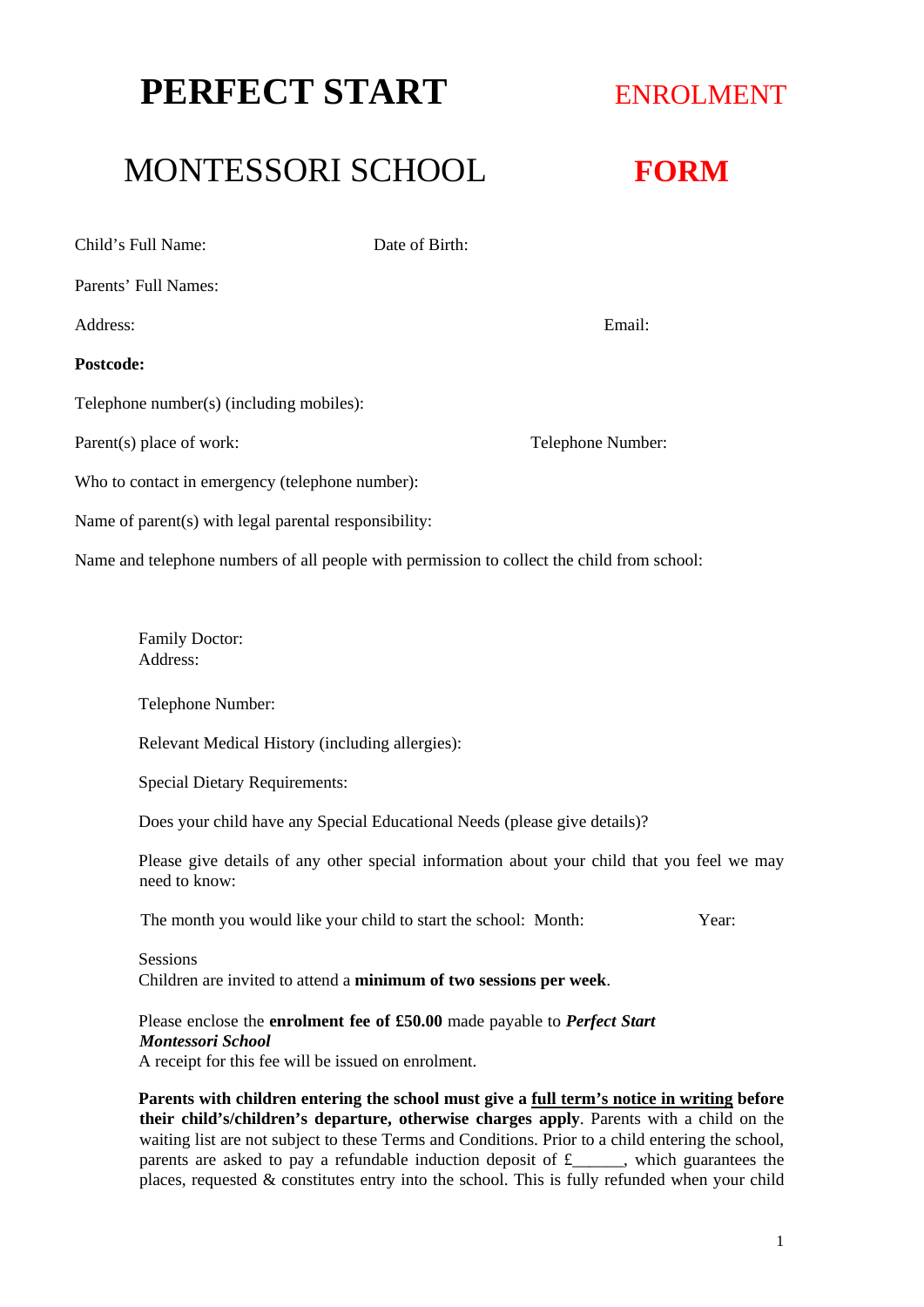leaves the nursery and it is our policy to use the deposit in lieu of the last months fees, provided there are no other outstanding payments due.

If your child is late in a morning, please take into consideration that it makes it difficult for them to settle in and they are missing out on projects and disruptive to other children as well as lessons and group activities. We would also like to remind you that late collection of your child also upsets and unsettles them. This also leads to members of staff having to work overtime. To be fair to our staff and to compensate for the additional work and administration additional charges will need to be applied.

After 10 minutes you will be charged a fee at the rate of £1 per minute. The exception will be genuine emergency situations. (Please see "Late collection procedure "in the Parents book). The additional invoice for any late fees will be sent at the end of each month for immediate settlement. With regards to payment of school fees, if you choose to pay monthly the payment should be received by us before the 1st of each month. If you choose to make payments each Term the payment should reach us before the 1st day of the Term.

If the payments are not received on time your child will not be able to attend the school.

Late payment of fees after the 1st working day of the month will incur a  $£25$ charge. Perfect Start Montessori School reserves the right to charge interest at 2% above base rate on outstanding balances. Returned cheques or payments will incur a £5 administration fee.

#### P HOTO R ELE A S E

Photos are sometimes taken of pupils participating in the school performances, daily activities. These photos are often used for publicity purposes and may be included in promotional material and on our website. In order to submit your child's photo for publicity purposes, your permission is needed.

Please complete the following questions.

I give permission for my child's photo to be used for publicity purposes for Perfect Start Montessori School

Photos: Yes Videos: Yes

Website: Yes

#### **EMERGENCY**

 In case of emergency situation, I am giving permission to members of staff to administrate first aid and call 999 .

**I have read, understand and fully accept all the** *Standard Terms and Conditions of Perfect Start Montessori School***, which appear overleaf:**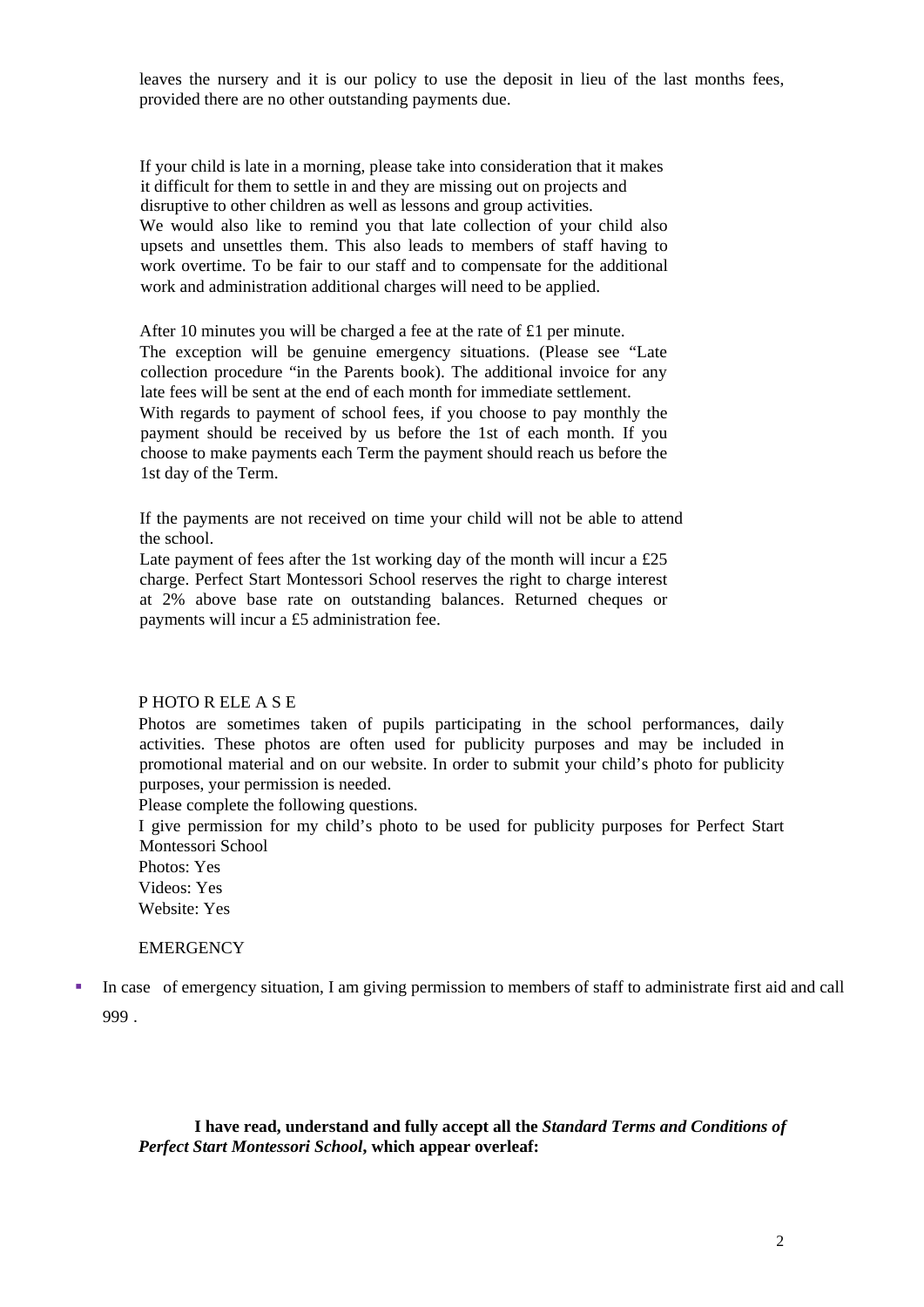Signed: ……………………………………. Date: ……………………….

Please return this completed form to: Larissa de Saude, Perfect Start Montessori School, St. Michael's Church Hall,

The Riding, Golders Green, NW11 8HL

*In setting out the School's standard Terms and Conditions below, we hope to assure parents of our commitment to the children under our care; and of our determination to avoid parents being asked to pay fee increases that are caused by the defaults of Parents with a child on or entering the waiting list are not subject to the following Terms and Conditions.*

**1.Definitions** – Unless the context otherwise requires:-

- (a) "parent(s)", "you" means any one or more parents and/or guardian(s) of the child and you all jointly and severally.
- (b) "School", "we", "us" means Perfect Start Montessori School as now or in the future constituted and or the Directors ( Ms. Larissa De Saude) and any person to whom any of their functions has been delegated.
- (c) "child" means the child named on the Enrolment Form.
- (d) "fees" means the fees at the rate we set from time to time and current at the start of each term. Fees include any enrolment fees payable.
- (e) "term" means each of the three terms of the School year. The duration of the term is at the discretion of the Directors.
- (f) "newsletter" means the written information that we send out to parents from time to time and which forms part of these Terms and Conditions.

## **2. Entry to Perfect Start Montessori School**

(a) Enrolment – You will be asked to fill out an Enrolment Form and to pay an enrolment fee at the rate set. The School reserves the right to offer the place to another child if the full enrolment fee has not been paid and/or the Enrolment Form has not been satisfactorily completed. Filling out the Enrolment Form, paying the enrolment fee and accepting a place either verbally or in writing constitutes a binding agreement on the basis of these Terms and Conditions, which we reserve the right to vary, as circumstances require. The Enrolment Form and Newsletter issued from time to time are incorporated into this agreement.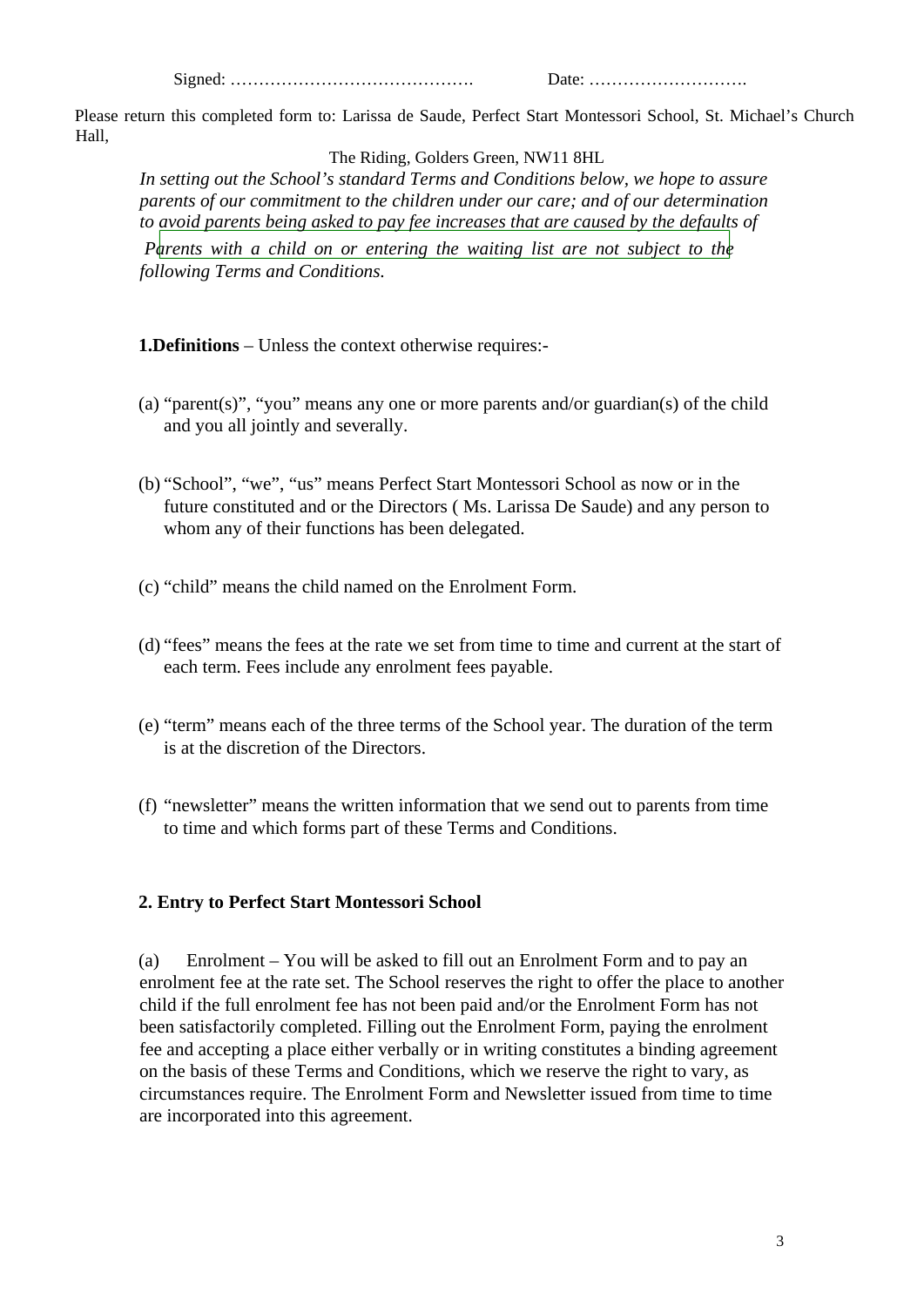(b) The Offer of a Place is at the sole discretion of the Directors. The filling out of an Enrolment Form and/or the payment of the enrolment fees does not guarantee a place. The offer of a place is only guaranteed when the induction deposit is paid in full at the rate set.

(c) Duration of Agreement – The agreement lasts until the child has completed their final term before moving on into a primary or prep school environment, unless earlier terminated in accordance with these terms and conditions.

(d) Behaviour and Rules – The child will be encouraged to follow the customs of the School, including age appropriate rules of behaviour. The Directors are authorised in all matters affecting the day to day running of the School including the suspension or removal of a child; the parents will accept the authority of the Directors at all times.

(e) School Curriculum and Programme – Filling out the Enrolment Form and taking up a place offered means that the parents undertake that the child will participate in the School's usual programme, as set out in the Prospectus and/or Newsletters. In addition to classroom based Montessori education, the programme includes early years physical education and play, along with natures walks around the School.

#### **3. Fees**

(a) When payable – Fees are payable on or before the first day of term and time is of the essence. An account is deemed paid when monies are received by the Directors or deposited directly into the School bank account, in the name of Perfect Start Montessori School.

(b) Fee increases – If there is an increase in fees we normally give two months notice, but the right is reserved to increase fees at any time without notice and without any of the Terms and Conditions being affected.

(c) By Whom Payable – The liability to pay the fees is the liability of the person who has signed the Enrolment Form as father, mother, step-parent, or guardian of the child and/or any person who has from time to time paid or guaranteed payment of the fees or who has legal or de facto responsibility for the child and has acquiesced (other than as supervising adult) in bringing the child to School.

(d) Non-payment – We reserve the right to suspend the attendance of any child from School and/or to exercise a lien over any property of the child at the time when there are unpaid fees.

(e) Instalment Arrangements – If the School should agree to accept payment of part or all fees by instalments the same shall be regarded as an arrangement only which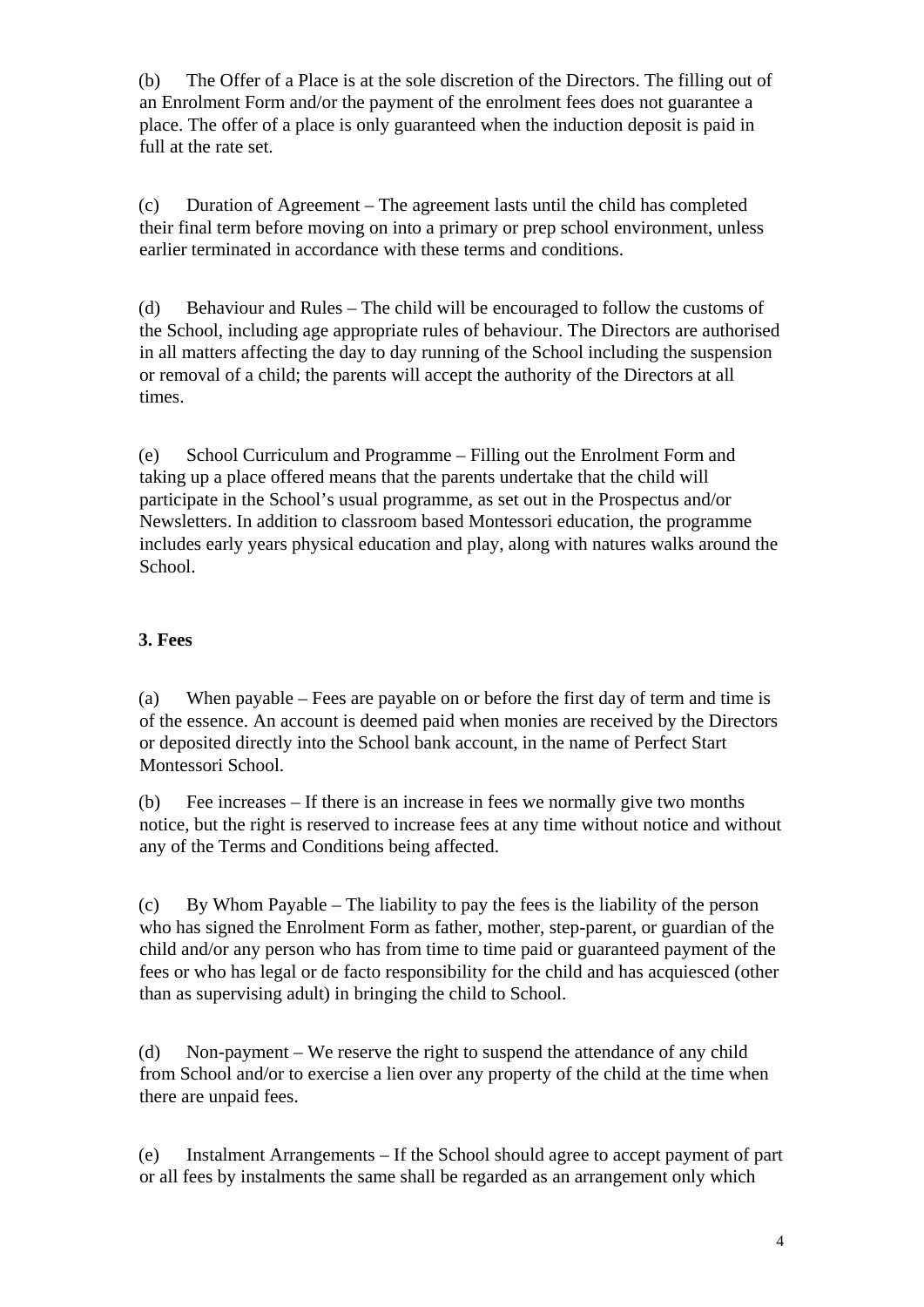may be cancelled by the School on 30 days written notice to you and thereupon any amount of fees which (but for the instalment arrangement) would have been due shall become due and payable forthwith as a debt and the remainder of these Terms and Conditions shall apply accordingly.

(f) Refund and Appropriation of Fees – There will be no refunds for absence because of sickness or for any other reason. The School reserves the right of appropriation of all payments that are made on behalf of any child belonging to the same family.

#### **4. Withdrawal of a Child by Parents**

(a) Required Notice – You must in every case (including those child's fees paid by a sponsor) give a term's written notice which is actually received by the Directors or pay a full term's fees in lieu where:-

(i) you are cancelling the child's registration or entry into the School less than one term before the child's first term;

(ii) you are for any reason withdrawing the child from the School or reducing the number of sessions;

Any waiver of the requirements of this clause is effective only when written and signed by one or both of the Directors and if the Directors accept a provisional notice it is valid for one term at a time.

(b) Fees in Lieu of Notice – are a debt and the School will not be required to mitigate its loss or give credit for any mitigation or for the fact that the place is subsequently filled. Under no circumstances shall the school be required to disclose details of its waiting or entry lists or any other such confidential information. Fees paid in lieu of notice shall be at the rate which applies to the term in question.

#### **5. Notices**

(a) A Term's Notice – means a full term. For example:

(i) written notice received before the first day of the Autumn Term expires at the end of that term;

(ii) written notice received during the Autumn Term expires at the end of the next Spring Term.

(b) To Whom Notice is given – Notice must be given in writing to the Directors. Notice given verbally or given in writing to any other person will not count as good notice. Notice shall not be deemed to have been received by the Directors unless you have received written confirmation of the receipt by the Directors.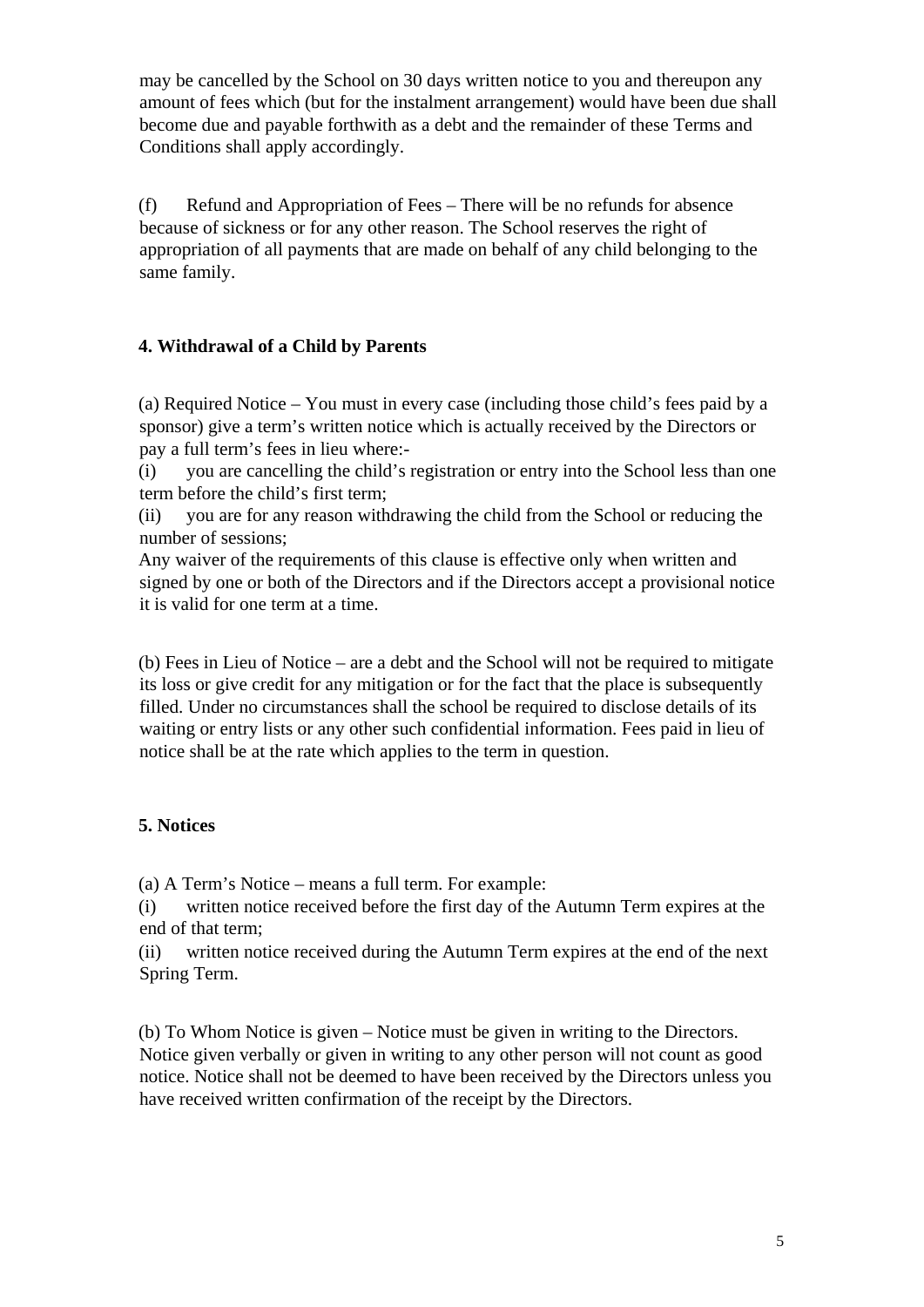## **6. Removal of Child**

(a) Circumstances – If in the opinion of the Directors it is considered necessary in the interests of the individual child, of other children, or of the School to request the parent to remove the child from the school there will be no refund of fees for the balance of the term in which such a request is made but in that event no charge will be made for fees in lieu of notice.

(b) Discretion – The decision to remove the child from the School and the manner andform of any announcement shall be at the sole discretion of the Directors.

#### **7. Recovery of Unpaid Fees**

(a) Interest – The right is reserved to charge you interest (at currently 1.516% per month or part month, APR 19.78%) on unpaid fees including any fees in respect of which an instalment agreement has been terminated.

(b) Costs – All costs incurred in the collection of unpaid fees including our administration costs and any costs and disbursement paid to solicitors acting on behalf of the School shall be recoverable in full.

## **8. Medical**

(a) Medical Supervision – The Directors must be notified in writing of any existing or new medical condition or any learning difficulty of the child for which particular medical or other special supervision is required.

(b) Emergency Medical Treatment – The parent hereby grants to the Directors full authority to give parental consent to the carrying out of emergency medical treatment or procedures which are certified by a medical practitioner to be necessary to the safety of the child. The Directors or their staff will use best endeavours within the constraints of time, first to contact the parent by telephone.

(c) Illness and Disease – If the child contracts an infectious or contagious disease or illness, we must be notified in writing immediately; for the duration of the disease the parent must not allow the child to return to School and we will not permit the child to remain in School without the consent of medical advisors.

#### **9. Insurance**

(a) Personal Property of the Child – You are asked that you have private insurance, if you deem it necessary, that will cover the child's property at School or on the way to or from School or any School sponsored activity away from School. The School is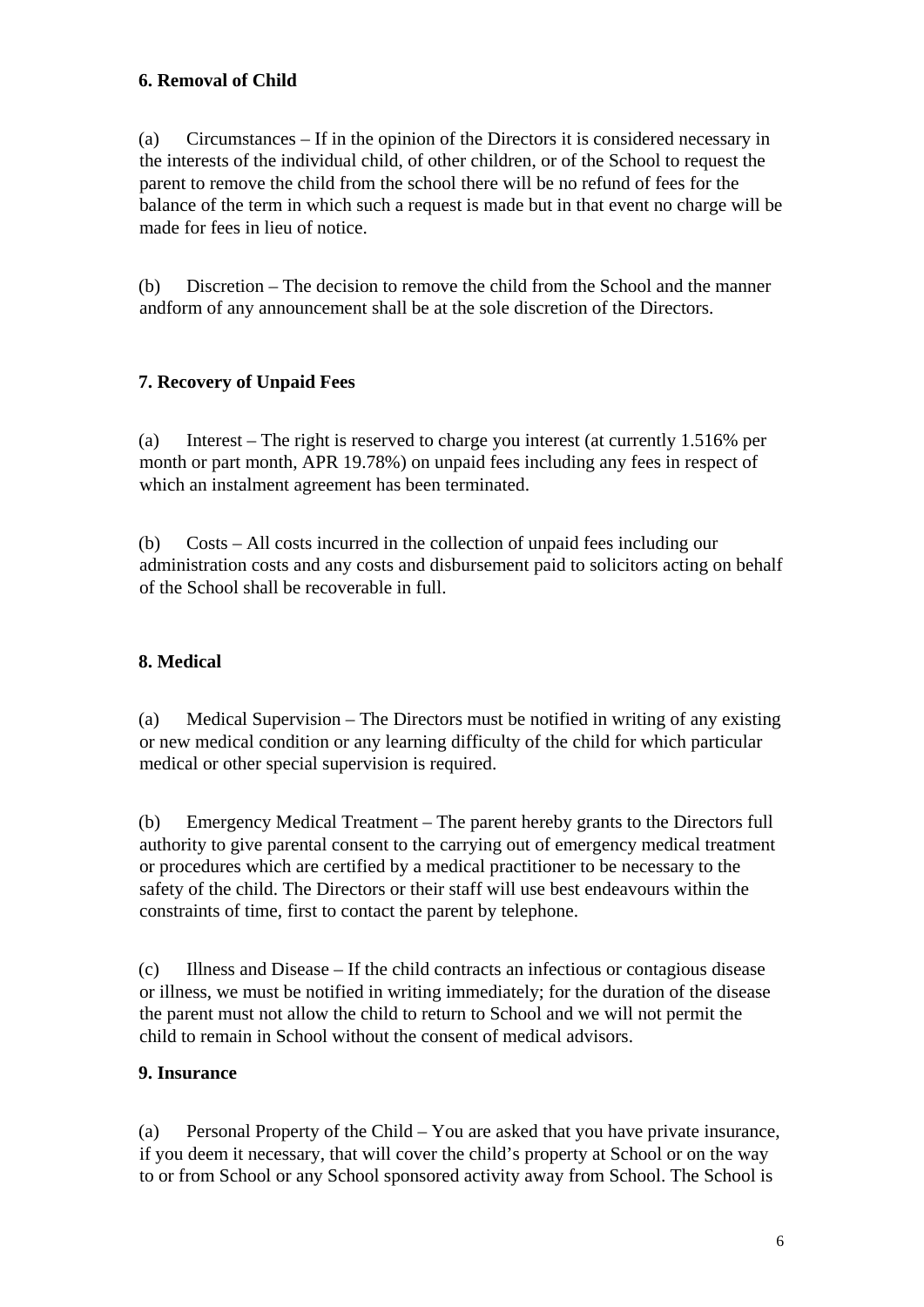not liable for damages or losses of items belonging to the child when in the School or School related setting.

(b) Non-Agency – The School does not undertake to provide or maintain any insurance covers beyond those prescribed by Law and in no circumstance will the School be constituted your agent for insurance purposes. You must in each case satisfy yourself that the pupil has the cover required.

## **10. Generally**

(a) Parental Agreement – In all cases other than those in which the School has got a copy of a Court Order to the contrary, we regard both parents as sharing responsibility for the child and we regard the instruction or agreement of either parent as sufficient authority for taking a particular course of action with regard to the child. Parents must ensure that they communicate adequately between themselves in regard of the child.

(b) Special Precautions – Any Court Order restricting contact with the pupil or parental responsibility and any other circumstances which might give rise to the need for special precautions to be taken for the protection of the child or which may result in a parent being unable to pay fees must be notified in writing to the Directors and by a personal visit in the case of an emergency.

(c) Progress of Child *–* Information provided to parents concerning the progress of the child is given in good faith but without liability on the part of the School. Parents should be aware that we will pass on information pertaining to the child to his/her next school.

(d) Parent Absent from UK – In the event of a parent being not normally resident in the UK or being absent from the UK for more than 48 hours during term time over a day when the child is in School, the Directors must be notified in writing of the name, address and telephone number of a guardian resident in the UK who is acceptable to the Directors.

(e) Prospectus – In the prospectus we have set out details of the School including our aims, ethos and curriculum. Although we believe the content to be accurate at the time of issue, nothing contained in the prospectus shall form part of any contract between the School and the parent or any other person and the parents confirm that they have not relied on its contents in entering into this Contract.

(f) Variations – The School may at its absolute discretion and without notice, vary anyor all of these and its other Terms and Conditions from time to time. The school reserves the right to make alterations at any time to the way in which the School is run, to the situation of the School and any part of it, to the timetable of the day, week and year and to any aspect of the School without reduction in fees.